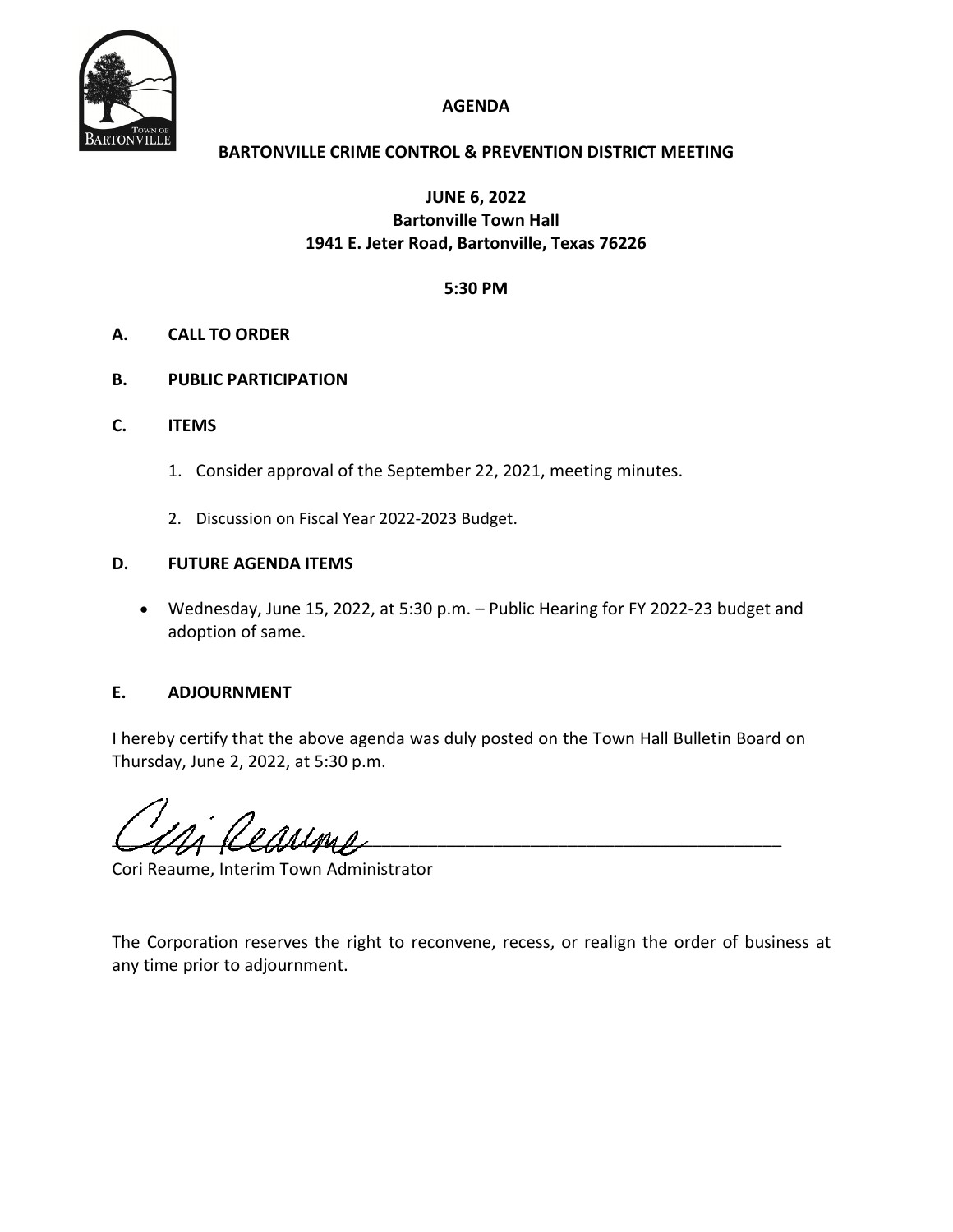# **THE BARTONVILLE CRIME CONTROL & PREVENTION DISTRICT MEETING HELD ON THE 22nd DAY OF SEPTEMBER 2021 AT BARTONVILLE TOWN HALL, 1941 E. JETER ROAD, IN THE TOWN OF BARTONVILLE, COUNTY OF DENTON, TEXAS AND VIA VIDEO CONFERENCE AT 6:00 P.M.**

*In accordance with order of the Office of the Governor issued March 31, 2020, and in accordance with subsequent orders issued by the Office of the Governor after that date, the Bartonville Crime Control & Prevention District conducted a meeting in person and by video conference in order to advance the public health goal of limiting face-to-face meetings (also called "social distancing") to slow the spread of the Coronavirus (COVID-19).* 

The Bartonville Crime Control & Prevention District met in a meeting with the following members present:

Chris Colbert – Present Donald Dunlap – Present Jeff Grubb - Present Johnny Jones – Present Kevin Oldham – Present Lori VanAlstine - Present

#### **and with the following member absent: Matthew Chapman**

Also present: Ashley Bennett, Municipal Court Clerk/Administrative Specialist; Tammy Dixon, Town Secretary; and Lance Pendleton, Police Sergeant.

There constituting a quorum, the following business took place:

### **A CALL TO ORDER**

Chairman Jeff Grubb called meeting to order at 5:50 p.m. and led those present in the Pledge of Allegiance.

#### **B. PUBLIC PARTICIPATION**

There was none.

### **C. INTRODUCTION OF NEW MEMBERS AND ELECTION OF OFFICERS**

1. Introduction of new members.

New member Donald Dunlap was introduced, and existing members present provided Mr. Dunlap with a brief introduction of themselves.

2. Discuss and consider nominations and election of Chair.

Donald Dunlap made a motion to nominate Jeff Grubb to serve as Chairman on the Bartonville Crime Control & Prevention District. Kevin Oldham seconded the motion.

**VOTE ON THE MOTION: AYES: 6**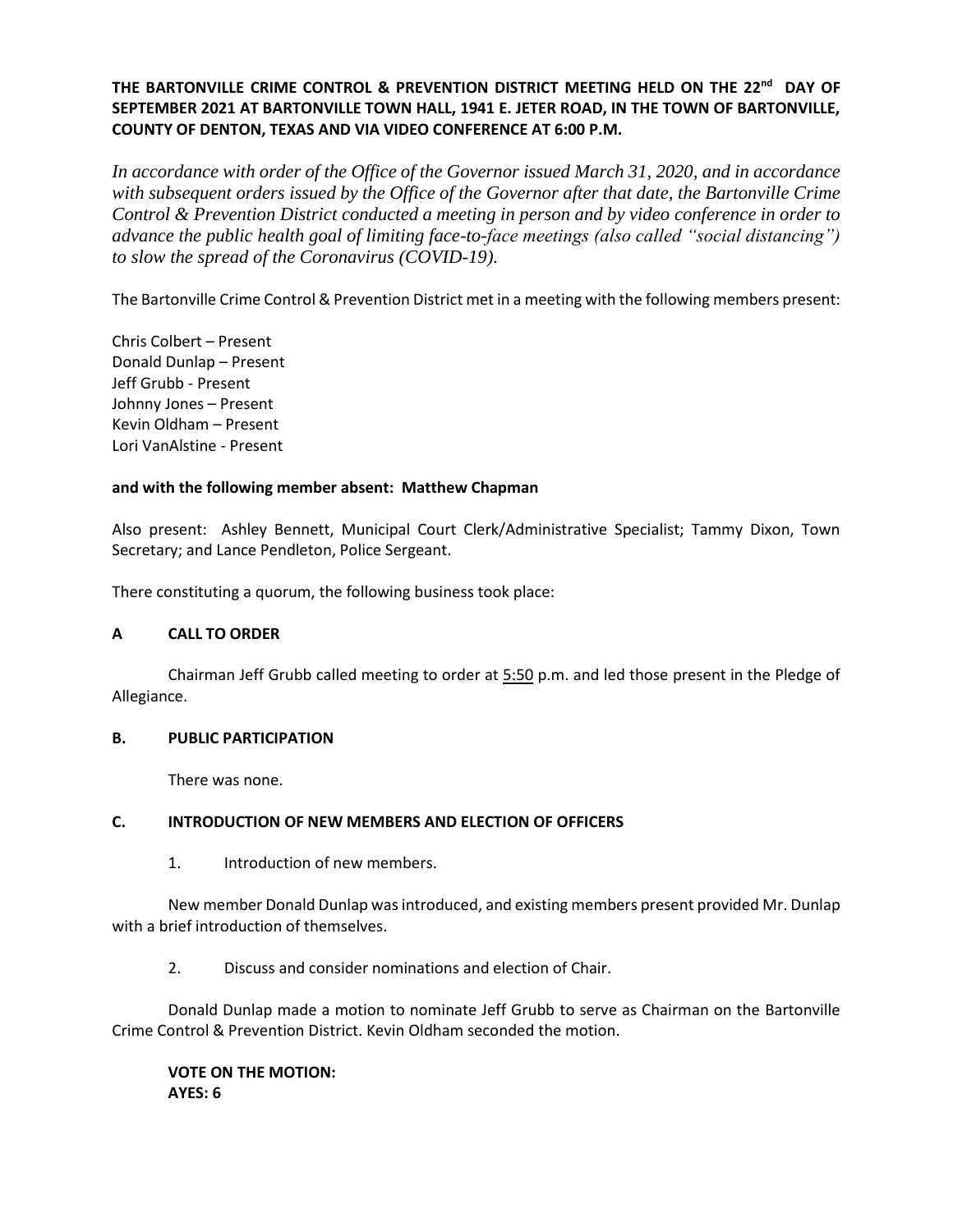**NAYS: 0 ABSENT: 1 VOTE: 6/0/1**

3. Discuss and consider nominations and election of Vice- Chair.

Chris Colbert made a motion to nominate Johnny Jones to serve as Vice-Chairman on the Bartonville Crime Control & Prevention District. Lori VanAlstine seconded the motion.

**VOTE ON THE MOTION: AYES: 6 NAYS: 0 ABSENT: 1 VOTE: 6/0/1**

4. Discuss and consider nominations and election of Secretary.

Chris Colbert made a motion to nominate Chief Dowell to serve as Secretary on the Bartonville Crime Control & Prevention District. Johnny Jones seconded the motion.

**VOTE ON THE MOTION: AYES: 6 NAYS: 0 ABSENT: 1 VOTE: 6/0/1**

#### **D. AGENDA ITEMS**

1. Consider approval of the May 13, 2021, meeting minutes.

Lori VanAlstine moved to approve the minutes from the May 13, 2021 Bartonville Crime Control & Prevention District meeting. Kevin Oldham seconded the motion.

**VOTE ON THE MOTION: AYES: 6 NAYS: 0 ABSENT: 1 VOTE: 6/0/1**

2. Discussion of 2021 National Night Out Event.

Town Secretary, Tammy Dixon and Police Sergeant Pendleton provided an overview of the National Night Out planning process to date. The overview included information on the church layout for sponsors, what to expect at the Crime Control Booth, raffle of donations and cash donations received.